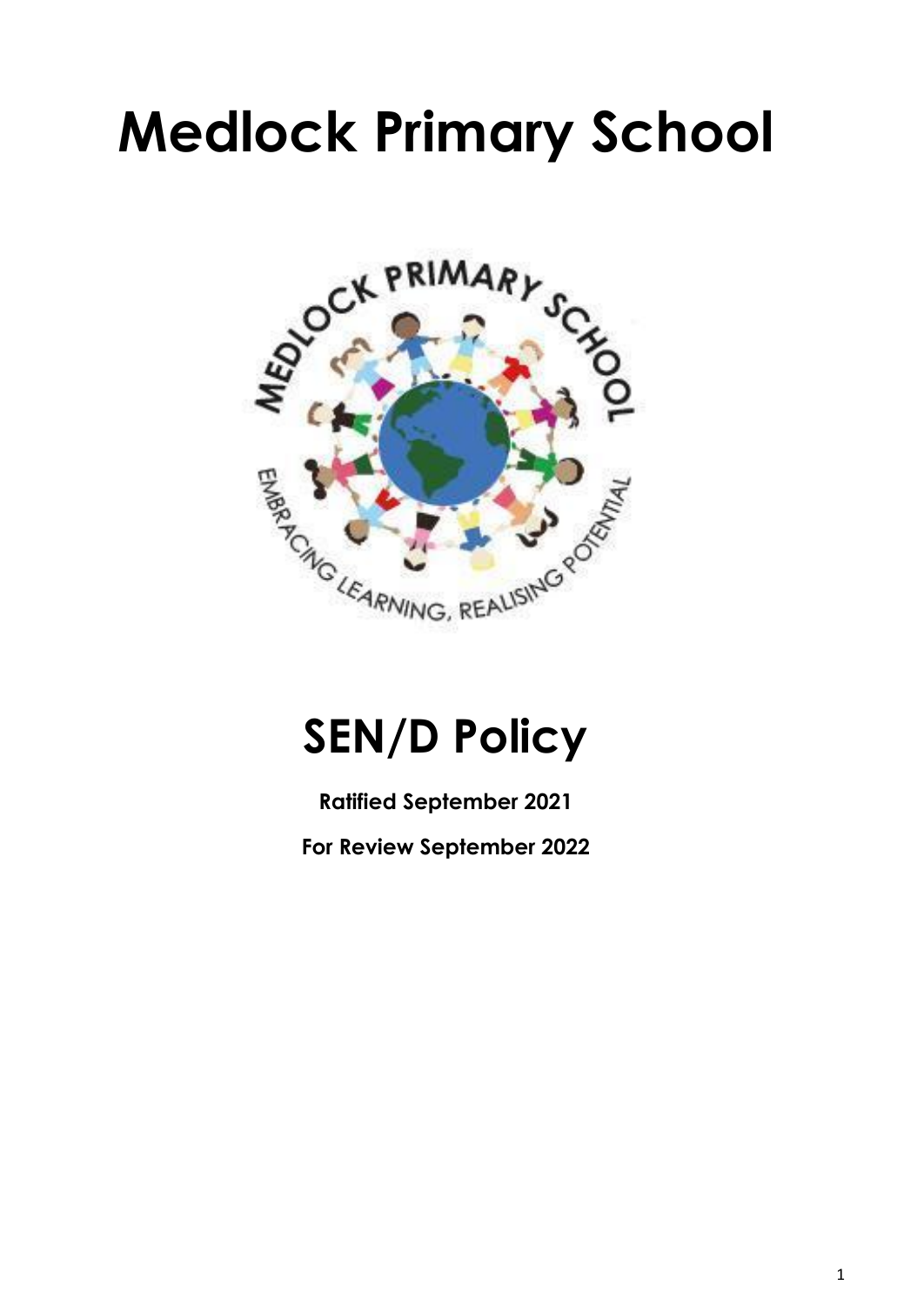#### **Mission Statement**

Medlock Primary inspires children to become confident, independent learners who can achieve their full potential. We believe learning should be fun, purposeful and challenging. We aim to equip each child with the skills they need for lifelong learning. We design our curriculum to enable children to think creatively and take pride in their achievements.

We have high expectations of every member of our school community. We expect our children, families and staff to be caring, respectful and responsible. We ensure all participate fully and support good progress.

We provide a safe and secure environment, where differences are recognised and celebrated. We believe it is vital to work in partnership with families and the wider community to build a secure and happy environment.

At the end of their time at Medlock, our children will be confident young people ready to seize new opportunities and make a positive contribution to their community.

#### **Aims**:

- To ensure all pupils have equal access to the curriculum and receive any relevant support to achieve this
- To ensure all members of staff are clear about the procedures regarding to Special Educational Needs (SEN) and Disability (D)
- To ensure that the Head, class teachers and governors understand their roles and responsibilities
- To follow the SEN Code of Practice 2014 and the Equality Act 2010
- Support pupils with Medical conditions
- Support children in line with the Children and Families Act 2014

#### **Legal Definition of SEN:**

A child has SEN if he/she has a learning difficulty which calls for special educational provision 'more than' or 'different to' the majority.

A child has a learning difficulty if he/she has a significantly greater difficulty in learning than the majority of children of the same age.

#### **Legal requirements of the Equality Act**

- They must make reasonable adjustments to ensure that disabled children and young people are not at a substantial disadvantage compared with their peers.
- This duty is anticipatory: adjustments must be planned and put in place in advance to prevent that disadvantage.

The school will have regard to the 2014 SEN Code of Practice and the Equality Act and considers the three key principles for inclusion at all levels of curriculum planning.

- 1. Pupils with SEND are entitled to have suitable learning challenges set for them. This is achieved through planning collaboratively in teams where differentiation is carefully thought out, additional adults are deployed effectively and challenging but realistic targets are set.
- 2. The school ensures that action is taken to respond to pupils' diverse learning needs through a curriculum which caters for all learning styles. The pupils' interests are taken into account.
- 3. The school helps to overcome potential barriers to learning and assessment for individuals and groups of pupils by providing resources and additional adults, where possible, to support these needs. The school will liaise with parents and carers to provide reasonable adjustments to suit individual needs of pupils as they arise.

#### **Objectives:**

- Our assessment arrangements ensure that pupils' special educational/disability needs are identified as soon as possible
- Assessment data is used to inform decision making
- Pupils with SEND are given full and equal access to a broad and balanced curriculum
- Appropriate resources are purchased, where possible, to ensure that the needs of the pupils are met
- Pupils and parents are informed and actively encouraged to be involved in meeting the needs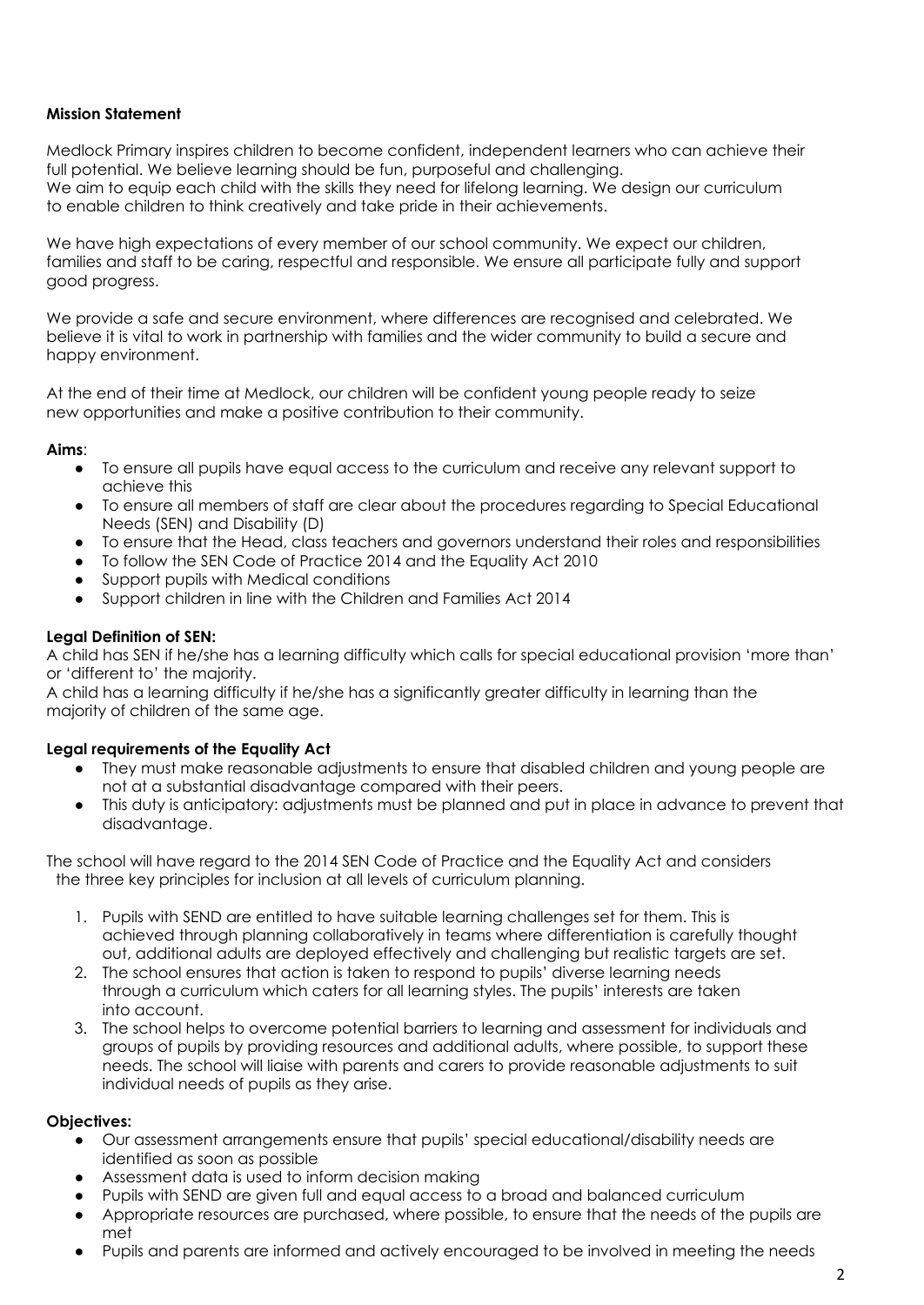of the pupils in partnership with the school

- Formal SEND meetings are held with parents on a **termly basis**. Progress and targets are reviewed and further actions discussed
- The school makes use of both in-house expertise and that of outside agencies
- Achievement targets are set and reviewed termly and the pupils understand them
- All children are encouraged to be confident and independent learners
- All children achieve basic skills in Literacy and Numeracy before leaving the school
- To work towards all pupils having access to all areas of the building and all aspects of the curriculum
- Interventions are targeted, measured and effective

The Special Educational Needs/Disability Co-ordinator (SENCo) is Ms P. O'Dwyer.

#### **Roles and responsibilities**

#### **SENCo:**

- Determining the strategic development of SEND provision and policy with the Headteacher and Governing Body
- Taking day to day responsibility for the operation of the SEND policy, provision and procurement
- Supporting the assessment and analysis of pupils' needs
- Monitoring the quality of teaching and standards of pupil achievement
- Setting targets for improvement
- Working with class teachers and teaching assistants to ensure that provision is matched to the needs of the child
- Supporting the establishment of individual targets in line with those identified through outside agency recommendations or pupil progress meetings
- Supporting the delivery of targets on pupils' Education, Health and Care plans
- Preparing an SEND Register and up-dating it termly
- Developing and maintaining working relationships with parents
- Liaising with outside agencies
- Preparing reports for the governing body and inclusion committee
- Maintaining a record of INSET relating to SEND and identifying CPD needs
- Planning CPD as required
- Keeping up-to-date with developments and attending SEND courses and network meetings, including with the Longsight and Ardwick Partnership SENCos
- Disseminating information to relevant staff
- Managing the deployment of teaching assistants supporting pupils with SEND
- Applying through Statutory Assessment team for element 3 funding for those pupils whose needs exceed those provided within element 1 and 2
- Liaising with other schools to support SEND pupils in and out of the school, including formal transition to high School
- Facilitate specialist training for staff as need arises
- Deliver and facilitate training to ensure quality first teaching meets all the needs of the pupils
- Source appropriate specialist support when needed, monitor impact and when possible, build capacity within the school team to deliver such specialist support in the future.

#### **Governing Body:**

- Review the policy every two years and ensure its implementation
- Appoint a governor with responsibility for SEND
- Liaise with the SENCo
- Ensure that records are kept up-to-date for pupils with SEND

#### **Headteacher:**

- 1. Ensure all staff understand the policy
- 2. Ensure all pupils identified as having SEND are treated fairly and equitably in relation to the policy and that reasonable adjustment is made for them.
- 3. Ensure that the SENCo is a member of the Leadership Team.
- 4. Provide suitable time for the SENCo to undertake their responsibilities
- 5. Set the costs of the SENCo against the school's core budget rather than the additional funds to support pupils
- 6. Support the SENCo in using ICT for SEND management
- 7. Support the SENCo in networking with local SENCos

#### **Class Teachers:**

● All teachers have responsibility for teaching and ensuring the progress of pupils with SEND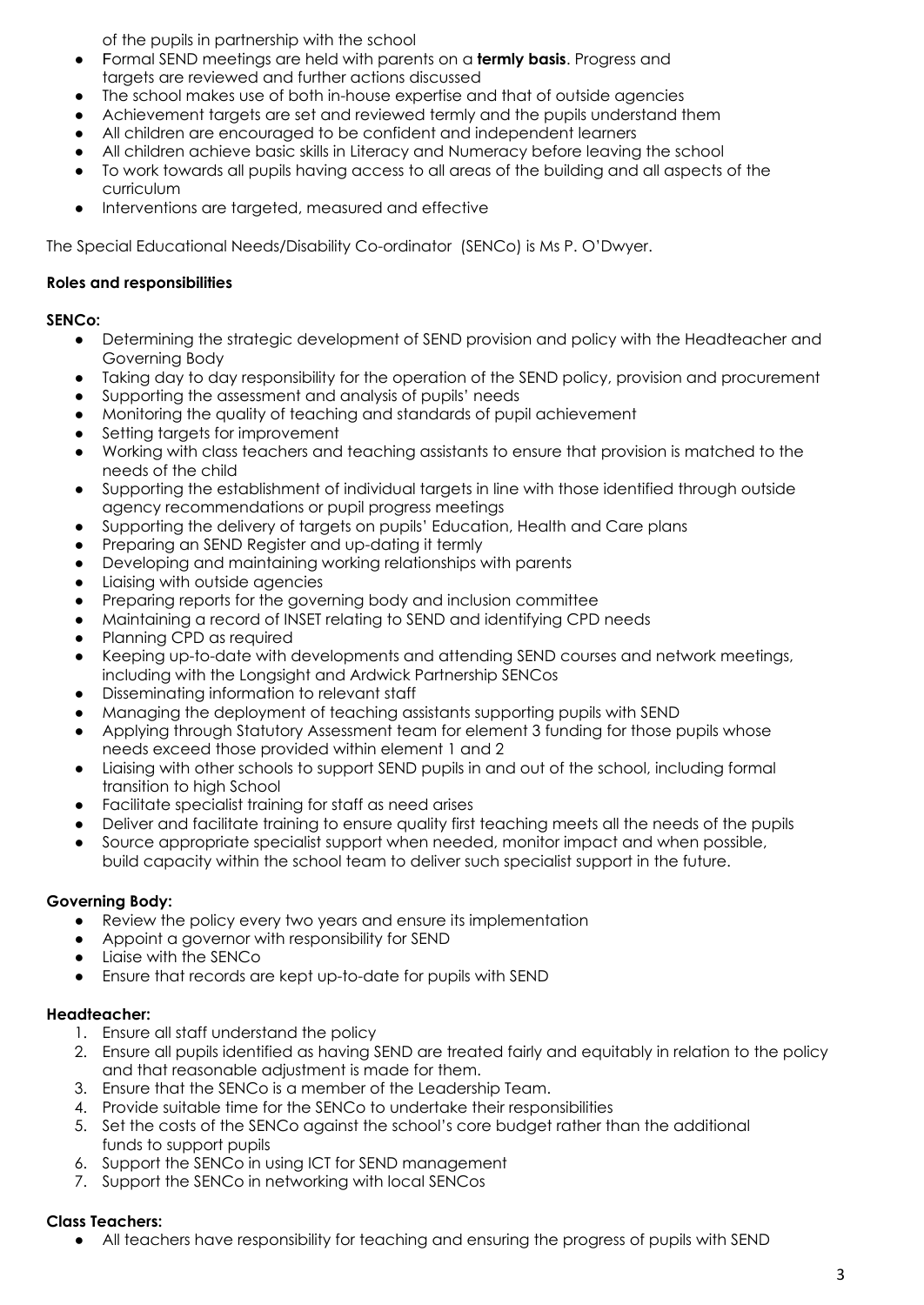- Identify pupils who make little or no progress in spite of differentiated learning opportunities being provided for them
- Work with the SENCo and parents to collect and record information about their pupils in order to
- determine action to be taken
- Hold termly review meetings with the parents of all SEND pupils to ensure collaborative working
- Consider the views of SEND pupils in relation to their provision
- Planning and delivering agreed targets
- Effectively deploying teaching assistants to support pupils' learning and targets
- Planning, delivering and facilitating the delivery (through the effective deployment of support staff) of high quality intervention work
- Assessing and monitoring progress

#### **Implementation:**

This procedure is in line with the SEN Code of Practice 2014:

Use of appropriate assessments to inform the planning of pupils with SEND, this may include use of outside agencies such as speech therapists, health professionals, Educational Psychologists. Identification procedures follow a graduated response and are as follows:

> Assess Plan Do Review

#### **Assess**

When a child is identified as having SEND, their name should be entered on the SEND register. Parents/carers should be consulted / informed at every step of the identification process. Information should then be gathered about the pupil's needs. This may include learning styles, strengths, interests, medical needs. This is then used to plan appropriate targets. This must be done in conjunction with parents and, if appropriate, the child. At this stage, identification should be made of the primary area of concern from the four areas of SEN. These are:

- Communication and Interaction (CI)
- Cognition and Learning (CL)
- Social, Mental and Emotional Health (SMEH)
- Sensory and/or Physical and/or Medical (S)

Outside professionals from health or social services may also contribute to these assessments. Needs are constantly being reviewed.

#### **Plan**

The SENCo, teacher, parent and, when possible, the pupil, should plan and agree the interventions and support to be put in place. Planning meetings are held at least once a term to do this. Expected impact on progress or behaviour (outcomes) should be identified and an agreed date for reviewing. This should be recorded on to the pupil's provision map and targets recorded onto the individual target sheet.

#### **Do**

The class teacher is responsible for all teaching, interventions, targets and outcomes. Any interventions taught should be overseen by; or collaboratively planned with; the class teacher.

#### **Review**

The effectiveness of support and the impact on progress must be reviewed continuously with reviews being every 6 weeks. The impact of the planned work matched to desired outcomes are then fed back into the assessment cycle. Support should be revised depending on outcomes as well as the views of the parent and, when possible, the child.

#### **Parental and Pupil Involvement:**

Pupils will be progressively involved in setting targets as they move through the school. Parent/carers will always be consulted when a pupil is being considered for additional SEND provision or when they are being considered for a place on the SEND register. They must be involved in the target setting process and home support strategies are discussed and agreed upon during the formal SEND meetings.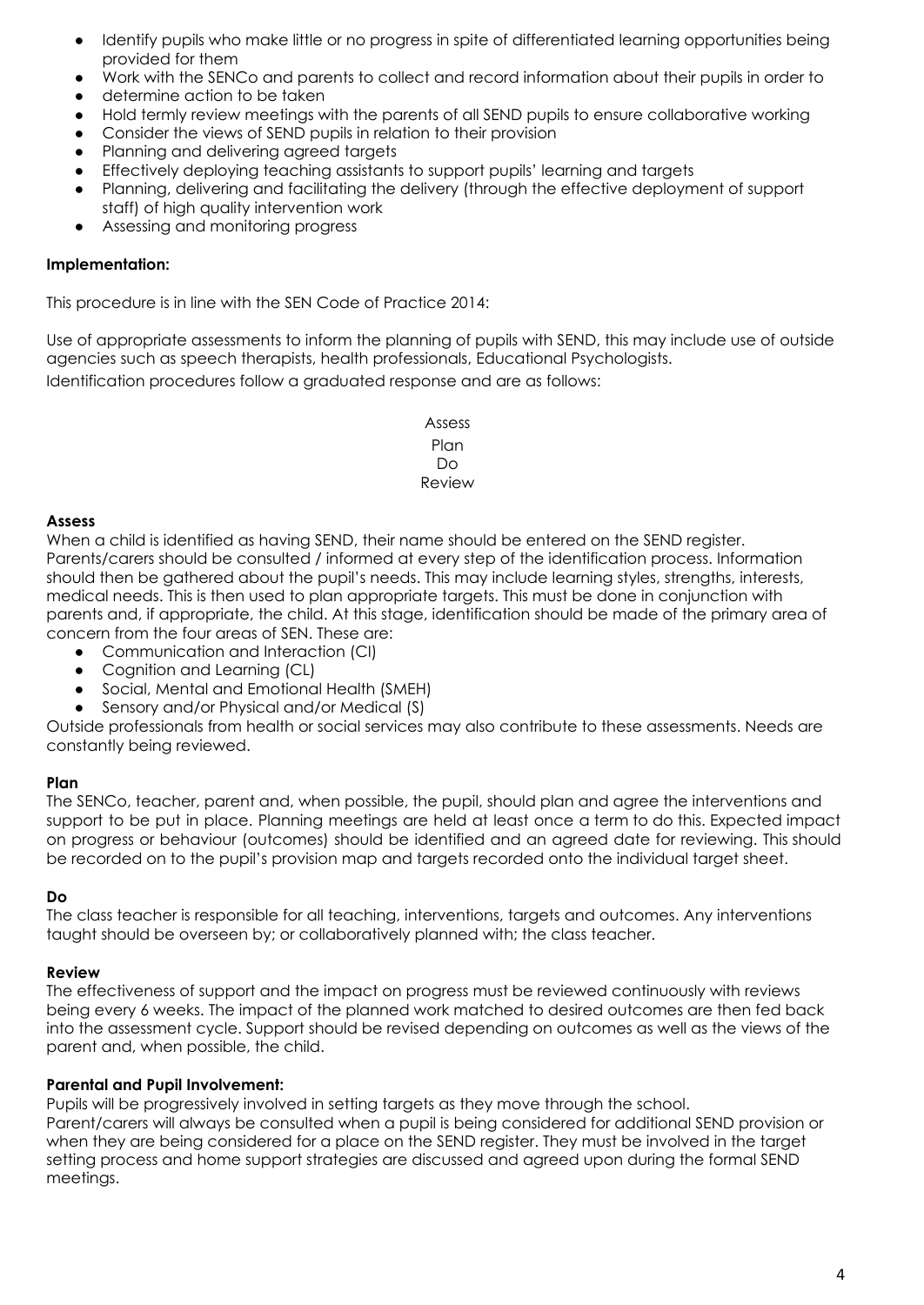#### **Availability of Resources**:

Each year a proportion of the budget is allocated for pupils with SEND. This may be for resources or staff. Resources and staff are allocated on a priority basis informed by displayed need in the school as well as professional advice and legal requirements (EHC plans).

#### **Arrangements for Complaints:**

Should any parent have reason to complain, they should contact the SENCo or Headteacher in the first instance. The complaint may then be directed to the Chair of Governors by the Headteacher. Should action need to be taken, complaints procedure (as outlined by the complaints policy) will then be followed.

#### **Criteria for Success:**

The SEND policy will be reviewed annually. To evaluate the success of this policy it must be determined that:

- Everyone knows and understands the policy and is using it
- Pupils with SEND are identified quickly
- Parents are informed and involved
- Pupils are well informed and involved in identifying, monitoring and recording progress in their learning
- Provision is matched to pupils' needs
- There is close support with multi-agencies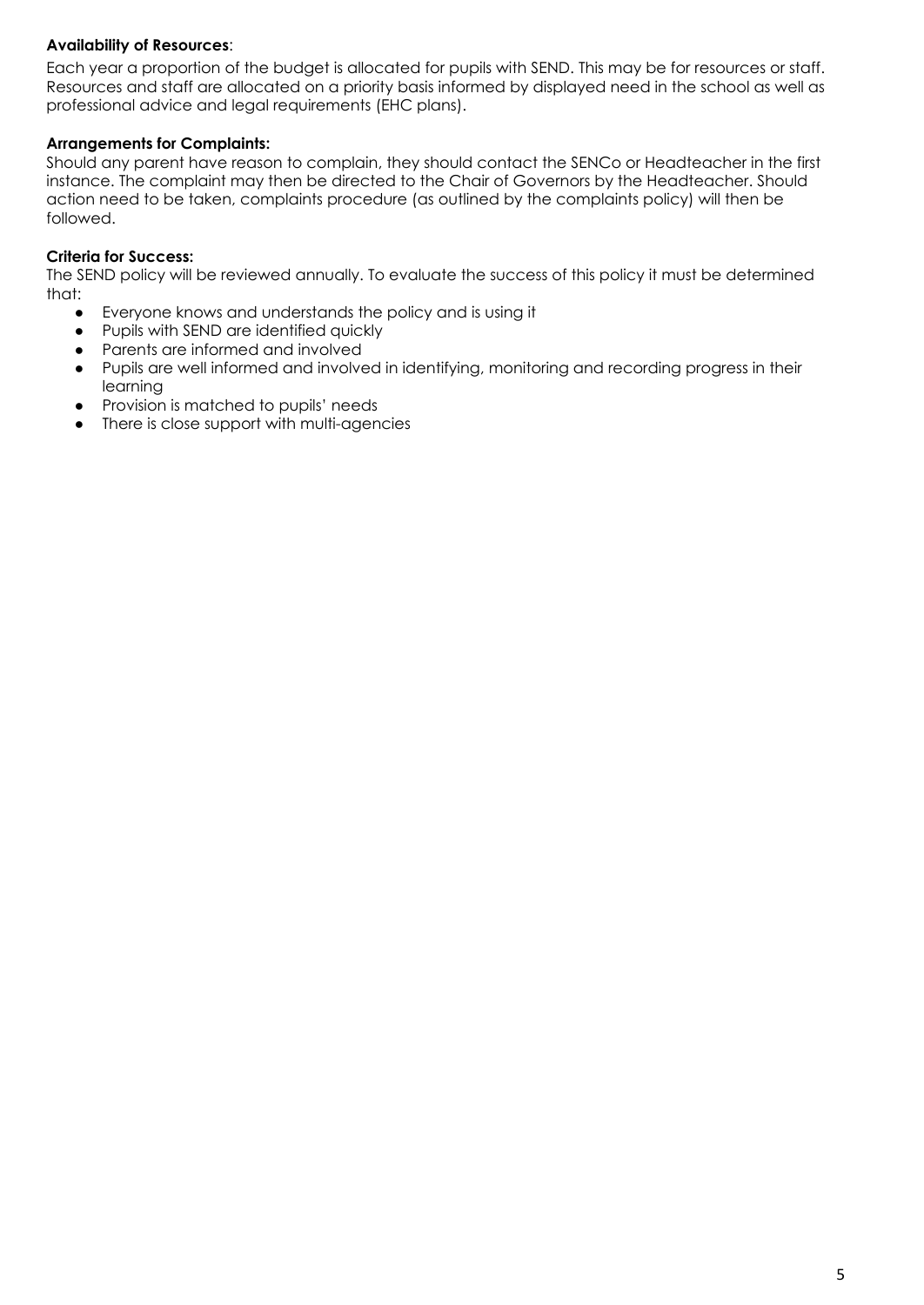## **SEND PEN PORTRAITS**

| Name                     |        |        |     | Photo |
|--------------------------|--------|--------|-----|-------|
| <b>SEND Status</b>       |        |        |     |       |
|                          |        |        |     |       |
| Supporting               |        |        |     |       |
| Information              |        |        |     |       |
| <b>Reading Age</b>       | Autumn | Spring | Sum |       |
| Spelling / Phonics       | Autumn | Spring | Sum |       |
| <b>Maths Age</b>         | Autumn | Spring | Sum |       |
| <b>Boxall (Pastoral)</b> | Autumn | Spring | Sum |       |

| <b>Strategies</b> |  |  |
|-------------------|--|--|
|                   |  |  |
|                   |  |  |
|                   |  |  |
|                   |  |  |
| <b>Strengths</b>  |  |  |
|                   |  |  |
|                   |  |  |
|                   |  |  |
|                   |  |  |
| <b>Barriers</b>   |  |  |
|                   |  |  |
|                   |  |  |
|                   |  |  |
|                   |  |  |

|                      | Support Plan Autumn Term        | <b>Outcomes</b> |
|----------------------|---------------------------------|-----------------|
| <b>Targets</b>       |                                 |                 |
| In School<br>support |                                 |                 |
| Home<br>Support      |                                 |                 |
|                      | <b>Support Plan Spring Term</b> | <b>Outcomes</b> |
| <b>Targets</b>       |                                 |                 |
| In School<br>support |                                 |                 |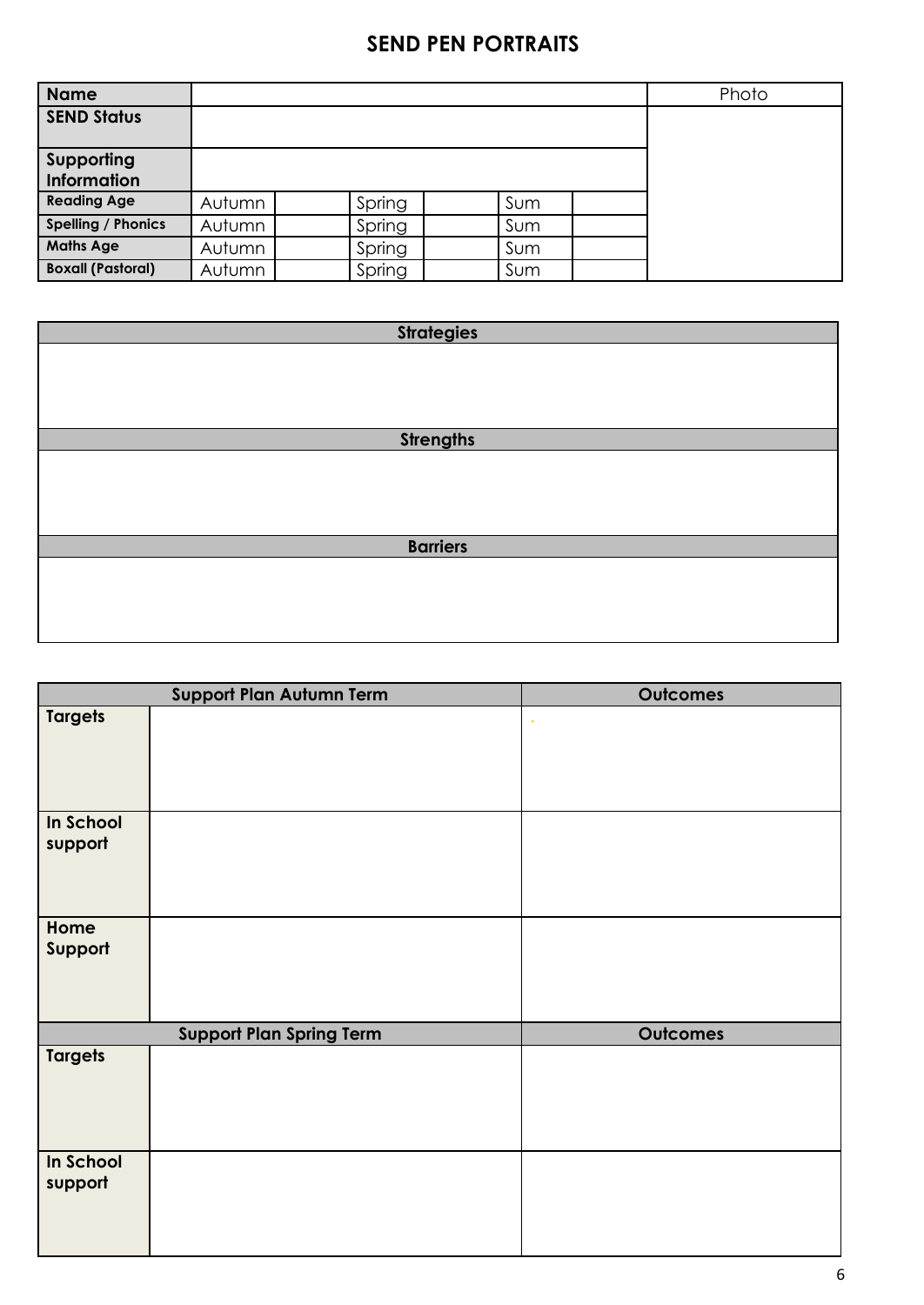| Home<br>Support      |                                 |                 |
|----------------------|---------------------------------|-----------------|
|                      | <b>Support Plan Summer Term</b> | <b>Outcomes</b> |
| <b>Targets</b>       |                                 |                 |
| In School<br>support |                                 |                 |
| Home<br>Support      |                                 |                 |